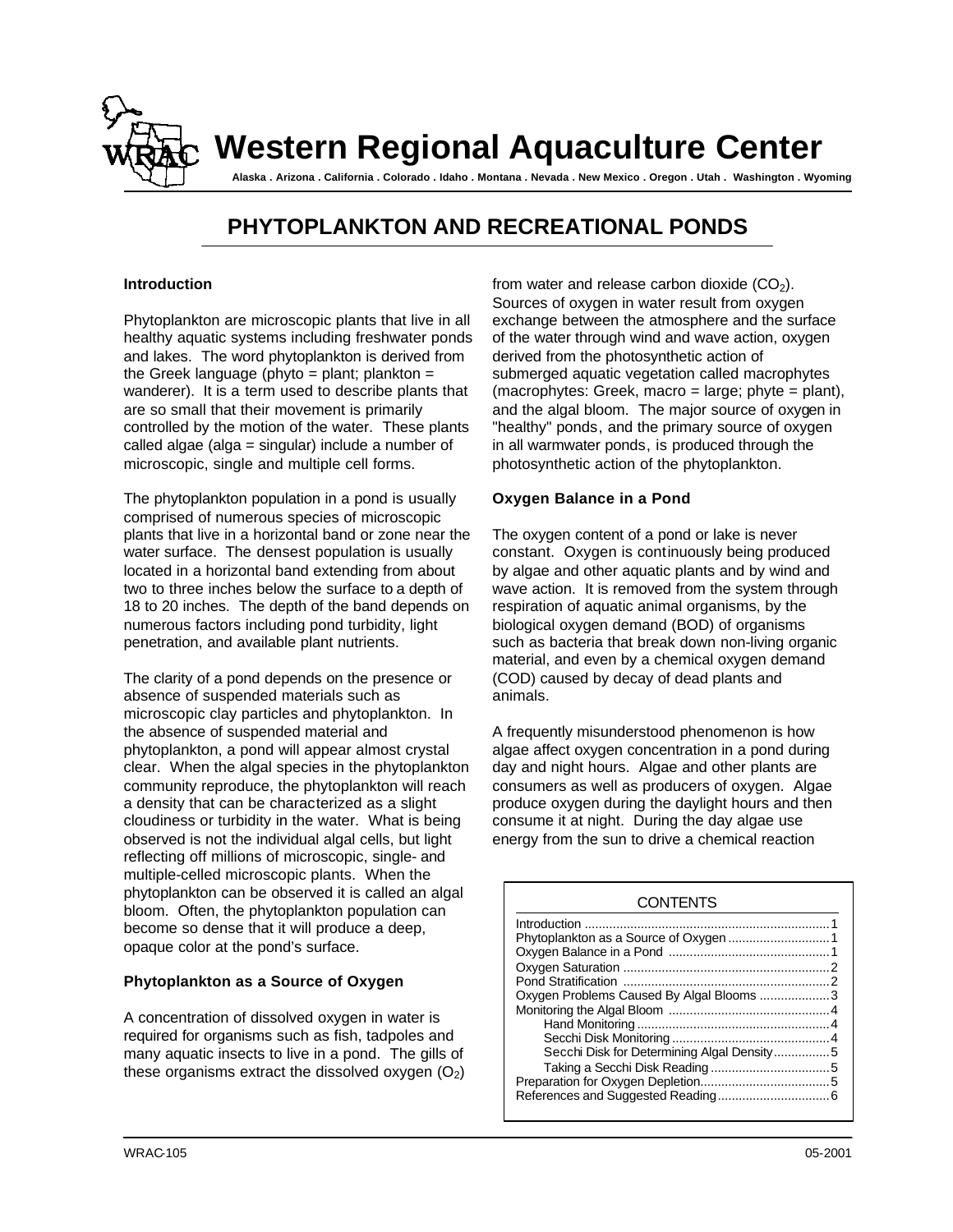between carbon dioxide  $(CO<sub>2</sub>)$  and water  $(H<sub>2</sub>O)$  to produce sugar and oxygen  $(O_2)$ . The simplified description of photosynthesis in Figure 1 shows how plants produce sugar for their own metabolic processes, and then produce and release oxygen to the water where it becomes available for use by aquatic animals.

The second respiration process in plants is called dark phase respiration. It occurs primarily during the night and, to a much lesser extent, during daylight hours. During the dark phase process the plant consumes sugar and oxygen to produce energy, carbon dioxide, and water. The critical point is that at night, aquatic plants shut down the oxygenproducing photosynthetic reaction and initiate a process where they consume oxygen (Figure 2).

and pond elevation. The oxygen saturation point of warm water is less than that of cold water. For example, freshwater at sea level and at a temperature of 20º C (68º F) can hold 9.092 mg/l oxygen. Elevate the temperature of that water to 30º C (86º F), and the saturation point for oxygen is 7.558 mg/l. Increase the salinity of the same water from a fresh state to 10 g/kg saltwater, and the saturation point for oxygen decreases to 7.155 mg/l. Elevation adds a third dimension to the equation. If the temperature and salinity of water are constant, water with these same characteristics will hold less oxygen at higher altitudes.

These physical characteristics are contributing factors to oxygen depletion problems in the summer months. Although the intense radiant sunlight of

| Figure 1. | Elementary overall photosynthetic reaction of phytoplankton during daylight hours.<br>Energy From Sun<br>₩ |                |               |                         |                            |                |               |
|-----------|------------------------------------------------------------------------------------------------------------|----------------|---------------|-------------------------|----------------------------|----------------|---------------|
|           | 6CO <sub>2</sub><br>Carbon dioxide                                                                         | 12H,O<br>Water | →             | $C_6H_{12}O_6$<br>Sugar | 6H <sub>2</sub> O<br>Water |                | 6O.<br>Oxygen |
| Figure 2. | Elementary overall nighttime respiration reaction by phytoplankton.<br>Energy for metabolism<br>↑          |                |               |                         |                            |                |               |
|           | $C_6H_{12}O_6$<br>Sugar                                                                                    | 6H,O<br>Water  | 60.<br>Oxygen | →<br>6CO <sub>2</sub>   | Carbon dioxide             | 12H,O<br>Water |               |

This process of oxygen production and consumption are necessary to pond life. A healthy, balance pond provides a fluctuation in oxygen levels between day and night that leaves an adequate concentration of oxygen in the water that can support aquatic animal life during both day and night hours. The highest oxygen levels in a pond are usually measured on sunny afternoons when phytoplankton and other aquatic plants are producing oxygen through photosynthesis. The lowest level occurs just before daybreak after a night of oxygen consumption by aquatic plants and animals. Ponds suitable for supporting fish have a minimum pre-dawn oxygen level near the optimum for the fish in the pond. Most fish do best in water at or greater than 5.0 milligrams of oxygen per milliliter of water (5.0 mg/l). This is also expressed as 5.0 parts per million (ppm) oxygen.

## **Oxygen Saturation**

In water, oxygen saturation is the maximum amount of oxygen that water can hold. The amount of oxygen that water can hold varies with such factors as temperature, the dissolved minerals in the water,

summer stimulates an abundance of phytoplankton, the accompanying heat reduces the total concentration of oxygen that water can hold simply because the water temperature is increased. This is further complicated in areas of higher mineral salts, such as high desert areas of many western states. Ponds in high desert country with these characteristics often require close attention to oxygen levels during periods of hot weather.

## **Pond Stratification**

Pond temperature stratification is a phenomenon that can be detected when diving into a large pond or lake. The water temperature may drop drastically within a few feet of the surface. In contrast, a well-mixed pond will have an almost uniform temperature gradient when measured from the surface to the bottom. Pond temperature stratification often occurs when the surface water is heated or chilled. For example, a pond may undergo temperature stratification in summer months as radiant heat from the sun warms the surface water. From the surface down to a significant depth there is little change in water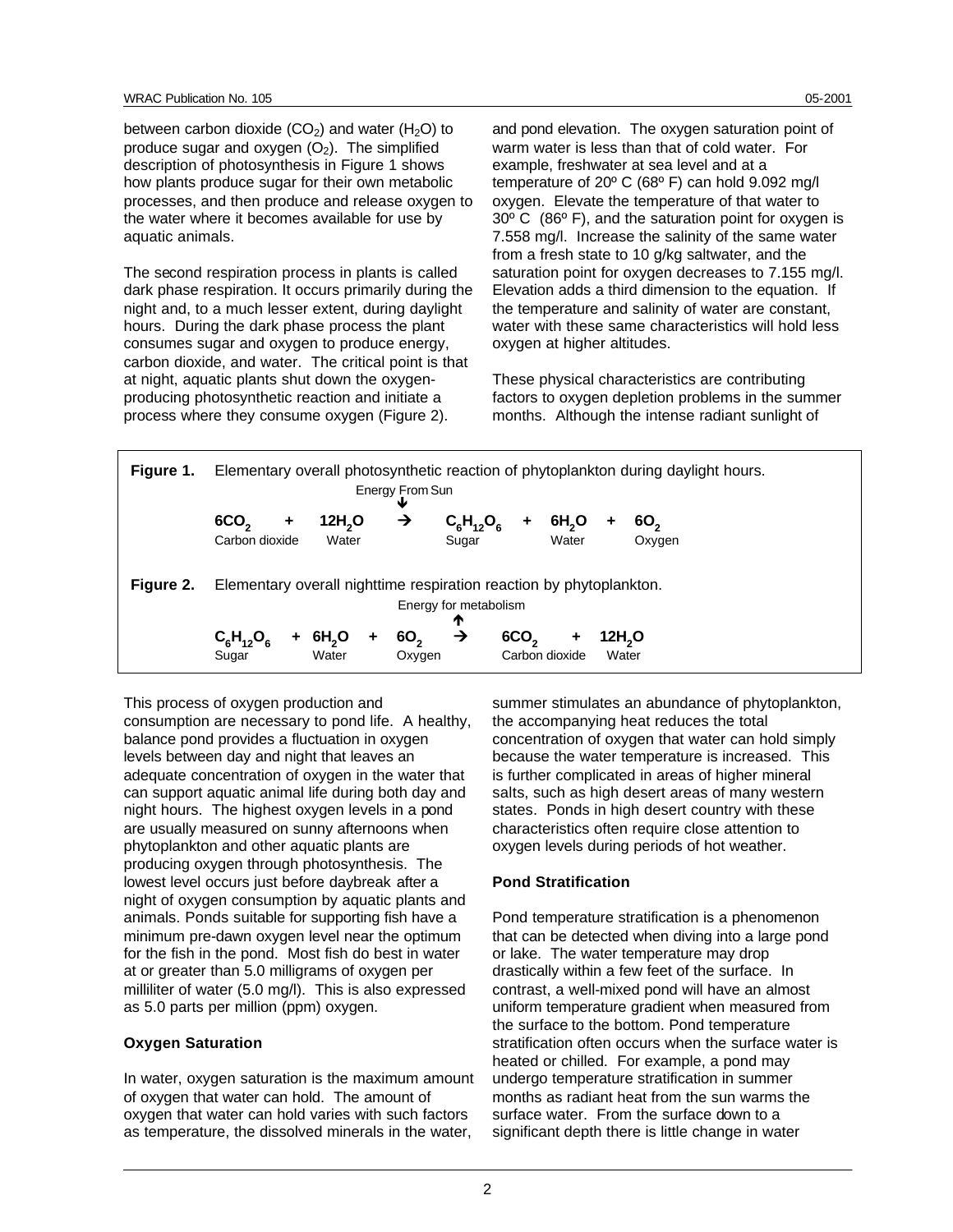temperature, yet in the next few inches or feet, the water temperature drops rapidly, then stabilizes to a lower temperature range as the bottom is reached (Figure 3).

**Figure 3.** Diagrammatic representation of temperature stratification in a pond.



In Figure 3, the warmer, lighter water rests on top of the denser, colder water that lies closer to the bottom. The narrow band that separates the two masses of water in which the rapid change in temperature occurs is called the thermocline. The thermocline can become an actual barrier to circulation between the upper and lower levels of the pond and can even prevent the movement of oxygen and nutrients between the top and bottom of the pond. Similar phenomena exhibiting greater scales of depth occur in larger bodies of water such as lakes and seas.

Pond stratification can be disrupted by rapid changes in temperature and strong winds; two events that occur regularly in the spring and late fall. The physical action of strong winds can cause mixing of water at the surface with the water at lower levels. Cold temperatures can chill the surface water to a temperature lower than that found at lower depths, causing it to become more dense and sink to the bottom. One term for this event is called "turnover". Pond turnover is a seasonal event in healthy ponds that redistributes nutrients in the pond.

Oxygen depletion can result if a substantial phytoplankton bloom exists at turnover. A combination of the effects of cold water, and the current that carries the phytoplankton to the bottom which is usually devoid of sunlight, causes the phytoplankton to die. Oxygen concentration is lowered as the dead algae decompose by a chemical process that removes oxygen from the water. In addition, oxygen-depleted water near the

bottom rises and mixes with the water near the surface thereby lowering the overall oxygen concentration in the pond.

#### **Oxygen Problems Caused By Algal Blooms**

Although the algal bloom benefits the life in the pond, it must be controlled or will result in the loss of aquatic animals such as fish and crustaceans. Oxygen problems in warmwater ponds often occur when the microscopic algae are either absent or overly abundant. If the phytoplankton is absent, there may not be enough oxygen produced from other sources such as wind and/or macrophytes in the pond to support a good population of fish. However, if an algal bloom becomes excessive, it often has three pronounced negative effects on the oxygen concentration and animal life in a pond.

The first negative effect of excessive phytoplankton in a pond is the result of the cyclic events of algal respiration that occur over a 24-hour period. An excessive algal bloom will produce an abundance of oxygen during the day, often resulting in at- or near-saturation of oxygen in the water. At night, however, the same excessive algal bloom consumes a near equal quantity of oxygen during dark phase respiration. The oxygen concentration in the pond may drop to a level that causes stress or death in a population of fish. This often occurs at night or during the early morning hours before the algae can replace the lost oxygen through photosynthesis. This may be complicated by several days of cloudy weather that reduce the level of daytime photosynthesis. Nighttime respiration will continue at the same rate with lower oxygen levels in the pond, but there will not be enough daytime photosynthesis for the oxygen to be replaced (Figure 4).

Oxygen depletion resulting in fish stress and loss is a common occurrence in ponds during the hot summer months as the pond heats up and reduces the oxygen holding capacity of the water. If this occurs along with an excessive algal bloom and/or cloudy weather, oxygen loss is usually significant, and the onset of oxygen depletion is rapid.

A second common effect of an excessive bloom on a pond is sudden death of the phytoplankton population. This can occur for a number of reasons including depletion of nutrients used by the algae, a seasonal change in water temperature, high winds that turn over the water in the pond, rapidly chilling of the surface waters, and destruction of the phytoplankton bloom with algaecides during periods of hot weather. Although individual members of the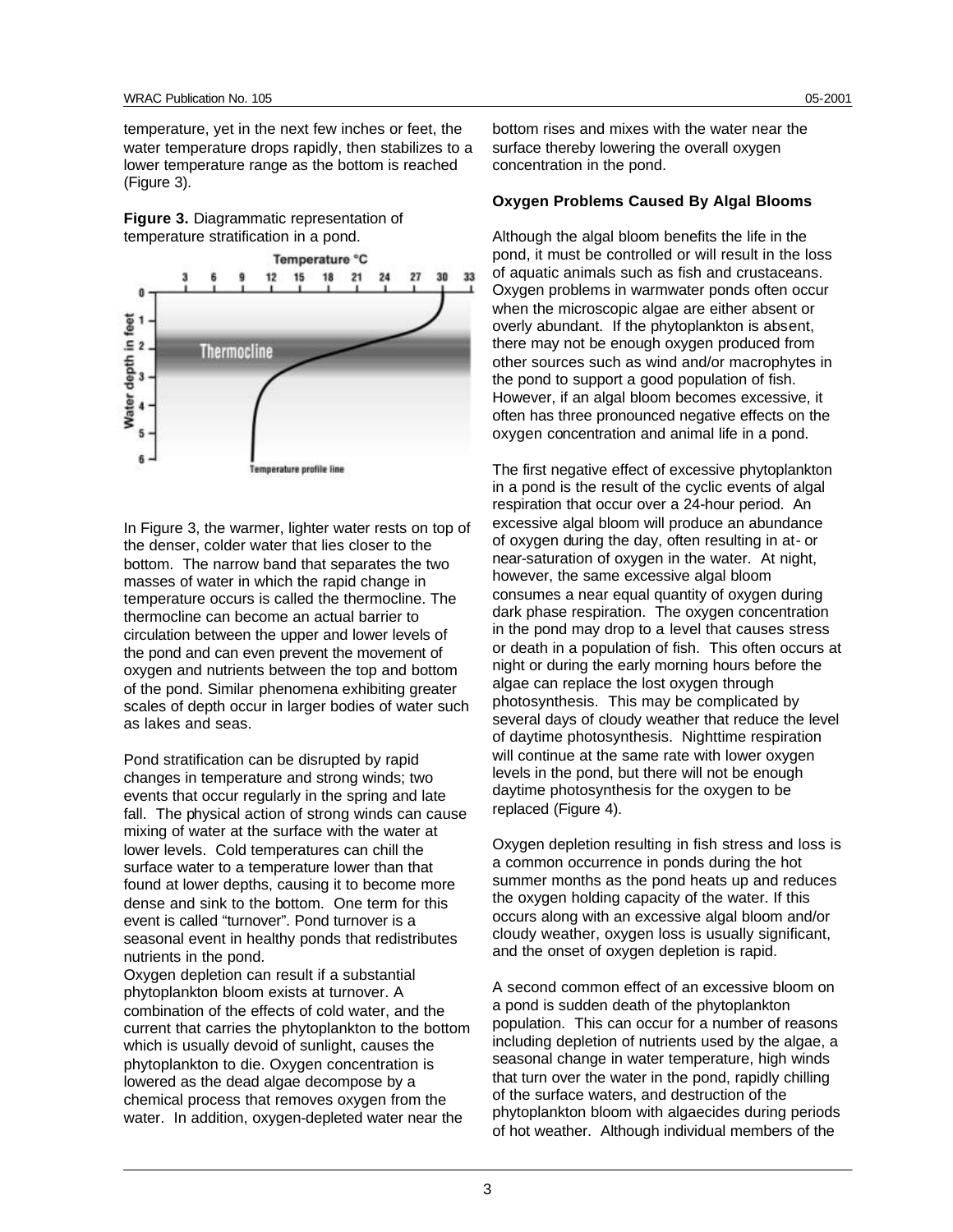phytoplankton community are microscopic, the sum total of the community makes up a large biomass in the water. If the phytoplankton biomass is suddenly killed, it will sink to the pond bottom and rapidly decompose. The BOD created by bacteria decomposing a high-density phytoplankton community is significant. The combination of the absence of an oxygen producing plant community and the additional BOD that results from a decomposing algal population can strip enough oxygen from the water to kill a fish population.

**Figure 4.** Diagrammatic representation of oxygen concentration in a pond as it is affected by the day/night cycle, density of phytoplankton and an event of phytoplankton death.



The third negative effect that excessive algal blooms can have on ponds and fish populations is production of near or at saturation levels of oxygen in the upper level of the pond. If the pond then stratifies, it can produce a saturated level of oxygen in the surface water and an oxygen-depleted layer in the middle and lower levels (e.g. 20 ppm at the surface and >1.0 ppm below). This may force the fish to the surface where they can become easy prey for birds.

A healthy warmwater pond will have a phytoplankton bloom that provides the pond a minimum oxygen concentration of 5.0 ppm in a sample taken just off the bottom of the deep end of the pond right before daylight. The bloom provides a balance between daytime oxygen production and nighttime oxygen consumption. Water samples can be taken from the bottom of the pond and oxygen concentrations determined using any commercially available water monitoring kit.

## **Monitoring the Algal Bloom**

Pond color is an indication of the presence of phytoplankton in warmwater ponds. The color is caused by sunlight reflecting from the

phytoplankton population, and color can range from shades of green through golden-brown. The color produced by the algae will depend on factors such as the predominant species of algae present, the age of the bloom, and the condition of the algae. Algal blooms usually consist of a mixed population of a number of algal species. The color of the pond may change gradually, reflecting a succession of dominant species.

Algal blooms are monitored by visual observation and by measuring the turbidity of the water caused by the phytoplankton. This should not be confused with turbidity caused by minute clay particles in the water. Clay turbidity is usually milky-gray in color, and if in colloidal suspension, will not settle out in a water sample. Excessive turbidity caused by the presence of colloidal clay in a pond can block light penetration and retard or prevent the formation of an algal bloom. Steps should be taken to prevent the ongoing problem and/or to clear the pond of the clay.

**Hand Monitoring:** A quick method for estimating the density of the algae bloom is to submerge your arm in the water and use it as a reflective surface. It is not as accurate as the Secchi disk method described below, but can be used as a quick measurement. The observer's hand is lowered into the water to about elbow-level. The hand is then flexed so that the palm is facing upward and horizontal to the surface of the water. If the pond has a healthy bloom the fingers may appear hazy, but visible when moved. If the fingers are not visible, the bloom is probably becoming too dense. Variations in arm length and differences in vision between individuals will affect the determination, but common sense should be employed. A hand is not as visible as a Secchi disk, and the hand test is only a good indicator of heavy blooms. In a healthy pond the visible distance of a hand is about 12 to 20 inches (30.5 to 50.8 cm). Distance between the elbow and the hand of a moderate-sized arm is about 12 inches, and the distance from the shoulder to the hand is about 20 inches.

**Secchi Disk Monitoring:** A more accurate and consistent procedure for monitoring an algal bloom can be accomplished with a Secchi disk attached to the end of a pole or weighted and attached at the end of a line. The Secchi disk is a 20-cm diameter flat plate that is colored with alternating black and white quarters, and is used to determine the depth of light penetration of water (Figure 5). The disk is usually attached to a calibrated pole or to a line by a centered ring so that when it is lowered into the water the surface of the plate is horizontal to the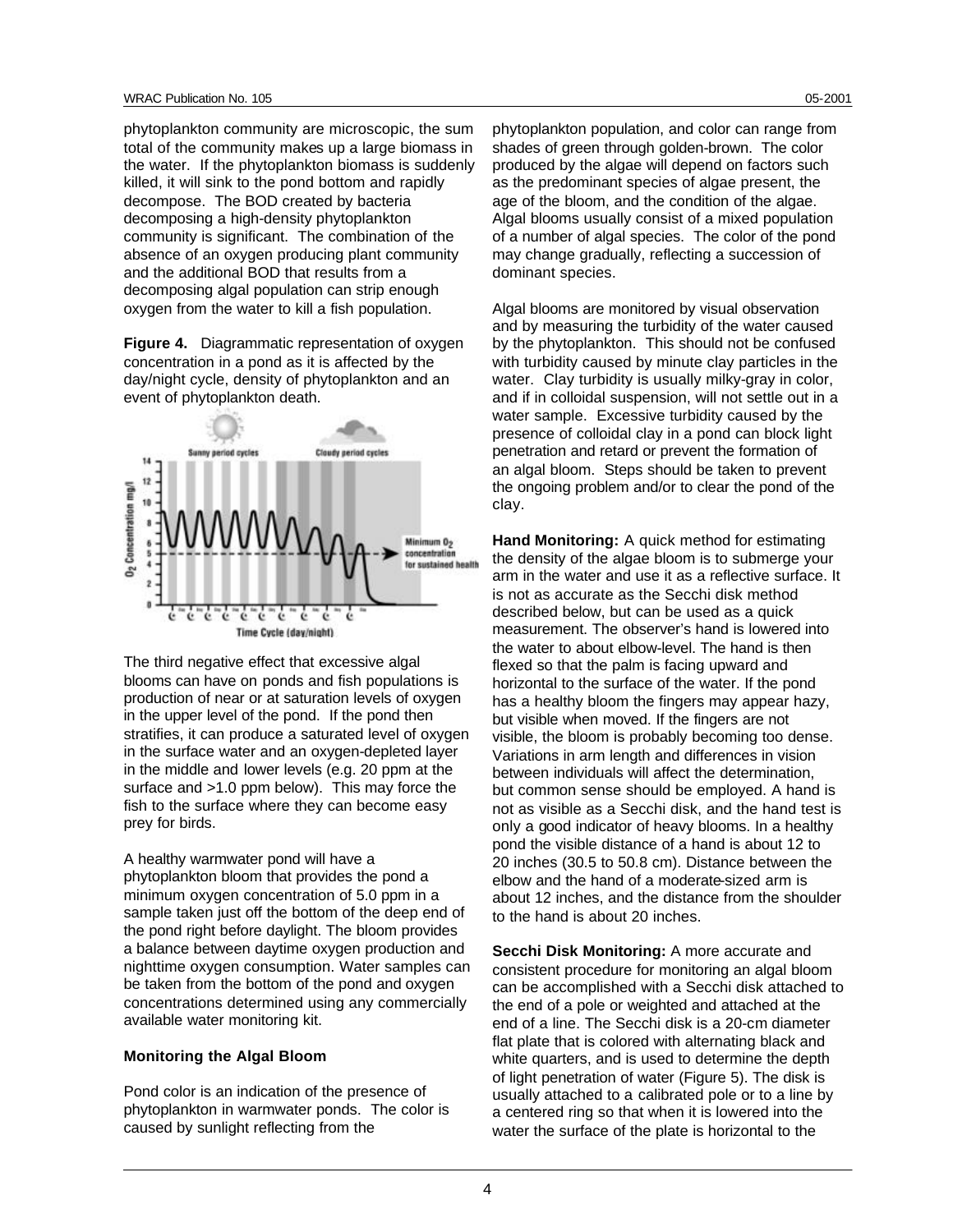surface of the water. The disk is used to determine a Secchi Disk Average (SDA), which is an average light penetration measurement used in data to determine condition of a body of water.

**Figure 5.** Diagrammatic representation of the surface pattern of a Secchi disk used to estimate water turbidity and phytoplankton density.



For the purpose of estimating algal density in a pond, a modified and simplified application of the same principle is appropriate. Because our use of the disk is simply to estimate the relative density of an algal bloom as being either to heavy or too light one can eliminate the concept of establishing an SDA and use a less sophisticated approach.

#### **Secchi Disk for Determining Algal Density:** A

Secchi disk can be made from an 8-inch disk of a material such as wood, metal or plastic. The disk is attached to the end of a pole, which is marked in 1 inch increments starting at the surface of the disk. The pole may be attached in the center of the disk, or at one edge of the disk to improve visibility. The pole is marked with a highly visible band at the 12-, 18-, and 24-inch marks. The marks are used to indicate the level of light penetration, and readings should be recorded to learn how the pond responds seasonally to changes in algal concentration. Ponds with high levels of suspended clay will give inaccurate readings.

**Taking a Secchi Disk Reading:** Secchi disk readings will be different among individuals performing the measurements. To reduce this type PM. Readings taken at different times of day and under different weather conditions more often result in error (Table 1).

Light penetrating to depths greater than 24 inches indicates an inadequate algal bloom. Light penetrating less than 18 inches is becoming dense and should be closely monitored. As the reading approaches 12 inches, monitoring should be increased and freshwater flushed through the pond to remove some of the algae. A measurement of 6 to 12 inches represents an excessive bloom, and flushing should be increased along with nighttime aeration to counter oxygen depletion. The most effective methods are water exchanges using fresh oxygenated water and supplementary aeration. Readings less than 6 inches indicate a critical condition, possibly resulting in an algal die-off leading to total oxygen depletion and a fish kill. Maximum flushing and supplementary aeration should be implemented until the crisis has passed.

#### **Preparation for Oxygen Depletion**

If an algal bloom seems to be approaching excessive, steps should be taken to lessen the problem and preparations made to provide supplemental oxygen if conditions worsen. Flushing the pond with a supply of fresh water can reduce the density of an algal bloom. If oxygen concentrations continue to drop in the pre-dawn hours, supplemental oxygen should be provided to the pond.

Supplemental oxygen can be provided using a number of methods including spraying water from the surface back over the pond with a suction pump and with mechanical aeration devices such as paddlewheels and air injection pumps. Aerators

**Table 1. Secchi disk readings, relative condition of the algal bloom, and management recommendations (Modified from Masser and Wurts, 1992).**

| <b>Secchi Disk Reading</b> | <b>Condition of Bloom</b> | <b>Pond Recommendation</b>                |
|----------------------------|---------------------------|-------------------------------------------|
| Greater than 24-inches     | Inadequate                | Fertilize pond                            |
| 18 to 24-inches            | <b>Healthy</b>            | Continue monitoring                       |
| 12 to 18-inches            | Dense                     | Increase monitoring and periodic flushing |
| 6 to 12-inches             | Excessive                 | Flush with water, aerate, and find cause  |
| Less than 6-inches         | Critical                  | Maximum flushing and increase aeration    |